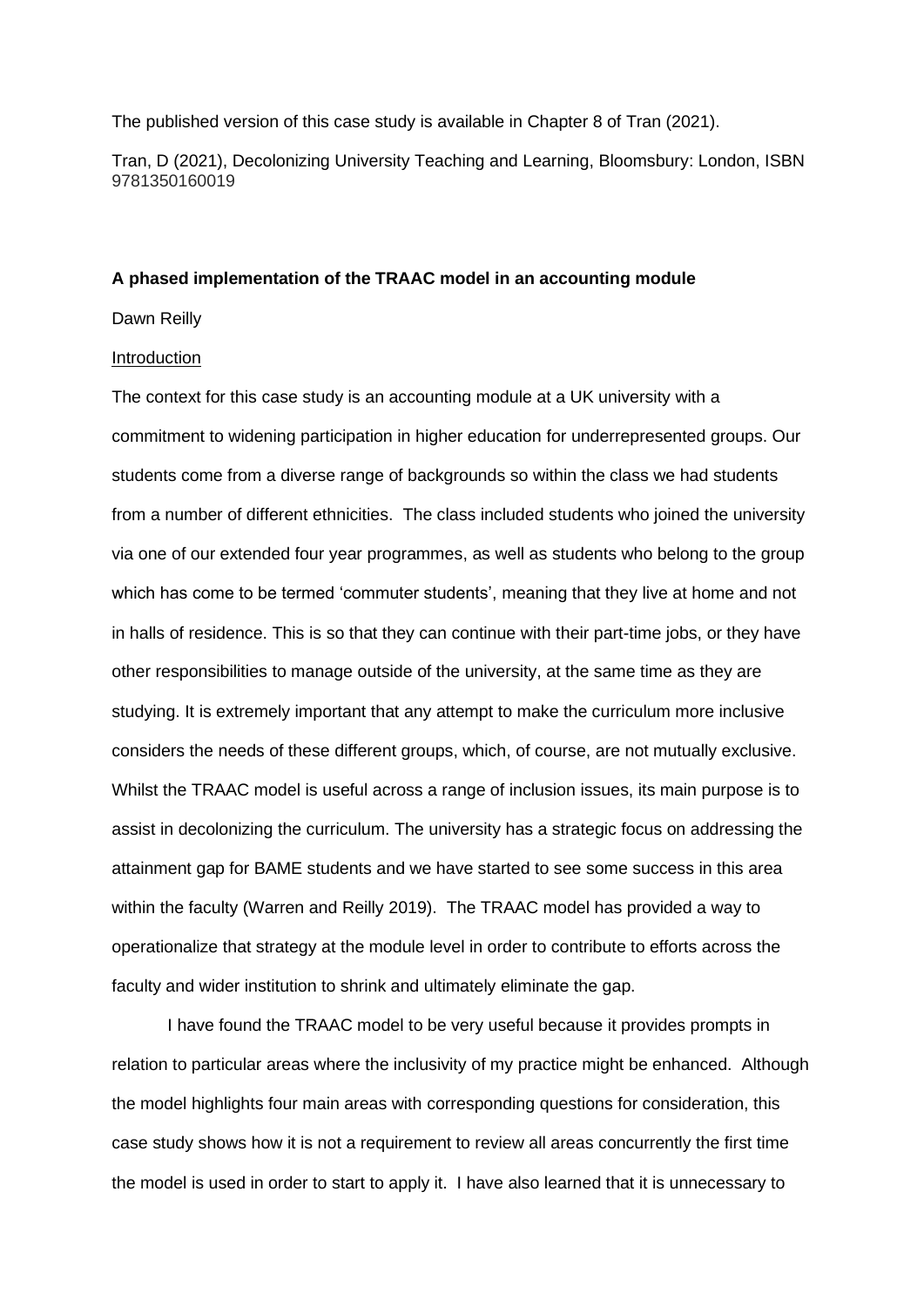make huge changes in order to gain benefits from using the model. Personally, I have found it helpful to focus on two areas initially: Teaching approach; and Activity and Assessment. Having used the model to guide me as I consider the various facets of an inclusive curriculum in these areas, next year I shall concentrate on how the model can help me to improve my practice in relation to the remaining areas of Content and Relationship.

## Teaching approach

The technical nature of accounting lends itself to a teaching style where a lecturer explains a topic and demonstrates how to perform a particular calculation in order to answer a question. Therefore, as an accounting lecturer, my favoured teaching approach has been to use a front-led lecture style. However, the TRAAC model highlights the benefit of a participatory learning environment. Therefore, I designed the module's sessions so that a main learning activity was a research project, conducted in groups, enabling students to learn from one another in order to create knowledge together. To introduce this type of activity necessitated arranging for the provision of laptops for students to use because very few bring their own. The provision of laptops in this way made the sessions very inclusive and considered the needs of students who cannot afford to buy a laptop.

I was able to move around the room and sit with students in their groups to discuss their ideas and progress made on the project, thereby using dialogue to alter the perceived imbalance of power between lecturer and student. Many sessions start with a short introductory talk from the lecturer before students work in their research groups which is when I circulate among them. However, an honest application of the model has highlighted a lack of variety in my teaching approach. Next year, we shall use video clips to reinforce some of the module content. We shall look for videos which (a) are short; (b) are on a relevant topic; and, if possible, (c) have a presenter or focus which reflects the diversity of the students in the class. The final point is important because this is a small module with only two people on the teaching team, both of whom are white and female. I hope that we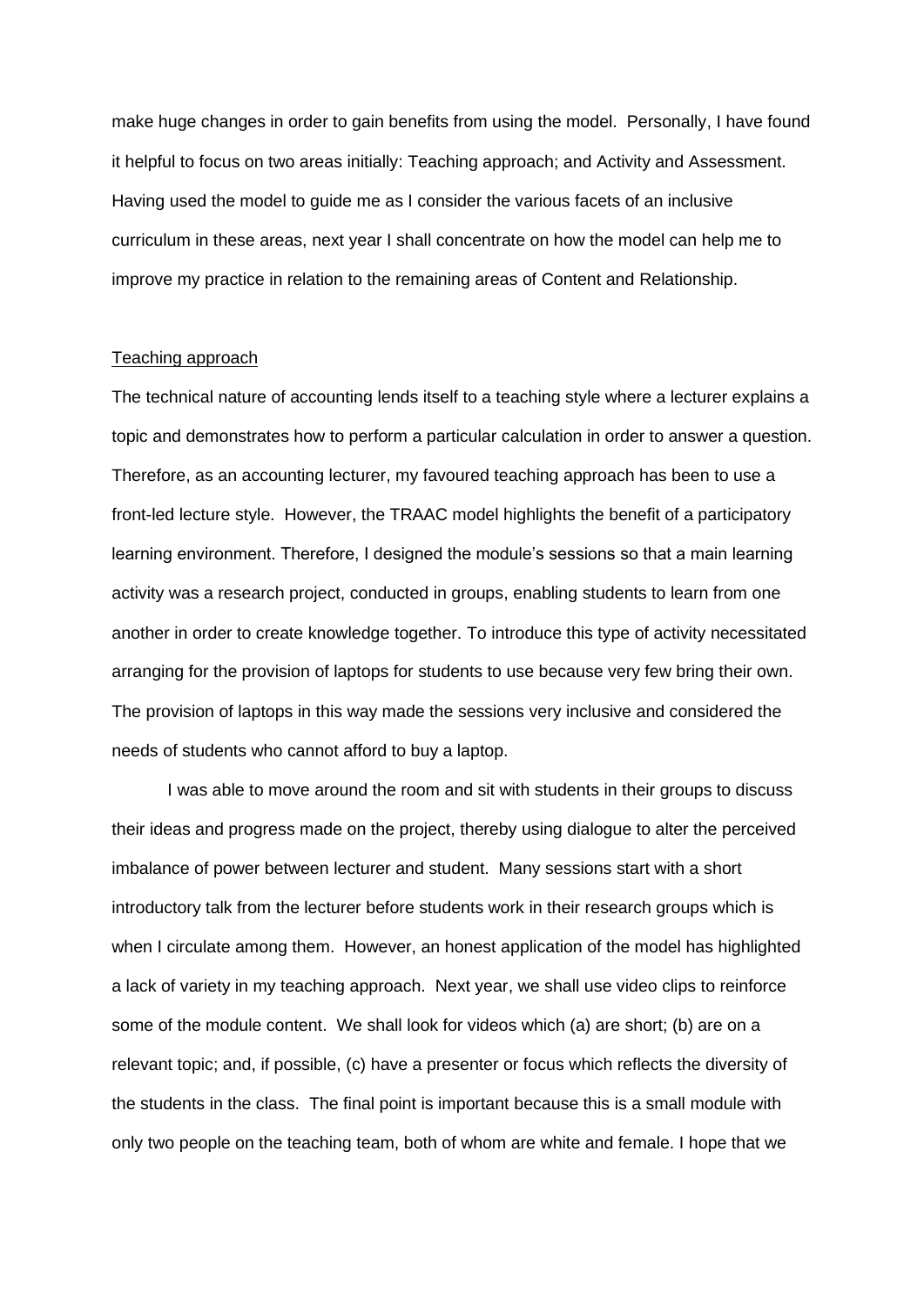can use a few videos to provide different voices which more students can identify with in order to enhance the sense of belonging within the academic community for all students.

#### Activity and Assessment

The TRAAC model points to the importance of considering the needs of the student body in designing assessment because different methods of assessment and support can favour particular groups over others. For example, in a joint research project, the Institute for Policy Studies in Education, and London Metropolitan University (2011) suggest that assessment by examination disadvantages BAME students compared to their white peers. There is no exam in the module being discussed but it remains relevant to consider how we assess and support students. For example, as 'commuter students', many of the class can find it a challenge to set aside time for their studies. Some students lack confidence in asking for feedback, especially if they have not done as much work as they think we are expecting to see ahead of that kind of request. To respond to this, we introduced a comprehensive process of verbal feedback into the module. The assessment structure was set up with a linked series of assignments being an initial individual report, a group presentation and a final individual report.

On reflection, the role which feedforward had in one assignment to help students apply comments in their subsequent assignment was subtle, and I wanted to give more specific feedforward comments ahead of each assignment. At this point, I must say that not everything which we planned was successful. Specifically, I offered written feedback on the draft initial report but very few students engaged with that. Straight away we changed our plans, rather than waiting for the next academic year, and offered dialogic feedback on both the mock presentation and draft final report through conversations at scheduled appointments. There were still some students who did not engage with those meetings, but many did. Some students came with no draft final report but wanted to join in, and a conversation provided an inclusive approach to formative feedback because we could discuss their ideas and I could answer questions.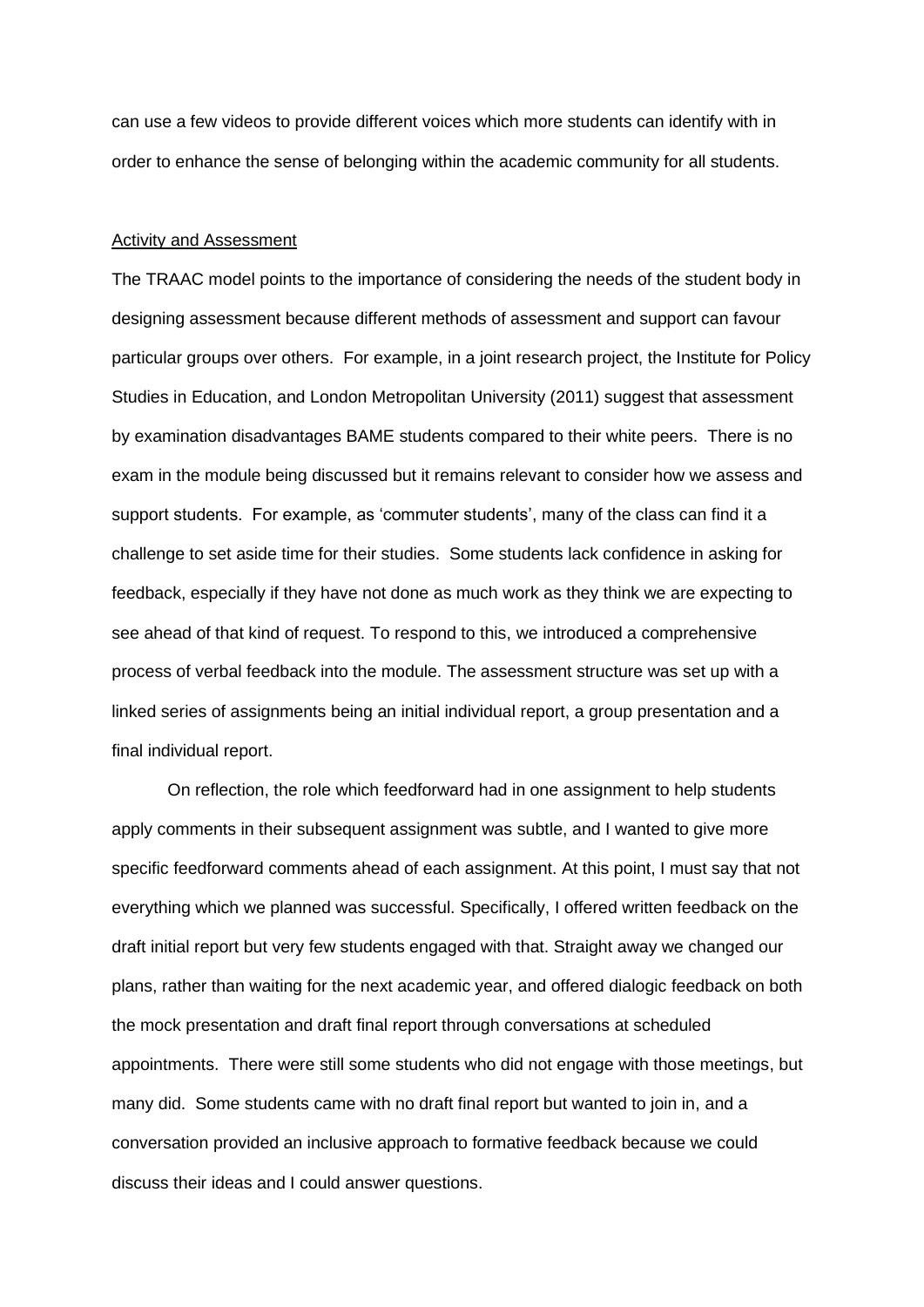# **Content**

Looking forward to the coming academic year, I am using the TRAAC model to reflect on the Content of the module and on my Relationship with students. Last year I allowed students to select their own choice of company for the research activity, enabling them to participate in designing their own curriculum. I had intended this to make students feel included and thereby maximise engagement with the research exercise, but their choice of companies had a strong UK focus. This may have been because it is easier to find information on UK companies for students who are doing web-based research in the UK. However, next year I shall try to offer suggestions of companies with boards of directors made up of diverse ethnicities in order to enhance the international perspective on the module and to take the opportunity to provide aspirational role models to our BAME students.

## **Relationship**

Approximately a third to half of the students in the class have been taught by me before through their participation in the initial 'foundation' year of their extended programme. This certainly aids the relationship between the lecturer and some of the students in the class. However, the TRAAC model has caused me to reflect on the alternative perspective which is how the other students view their relationship with me. This is something to be mindful of, especially in the first few weeks of the module when I need to be active in trying to find shared connections with all students.

# **Conclusion**

I have found the TRAAC model to be an extremely useful guide in helping me start to make my module more inclusive both for students with different ethnicities and commuter students. The model has therefore helped me to consider multiple perspectives which have an impact on the experience and attainment of students. In the context of the module in this short case study it has been helpful to use a phased adoption by prioritising Teaching approach, and